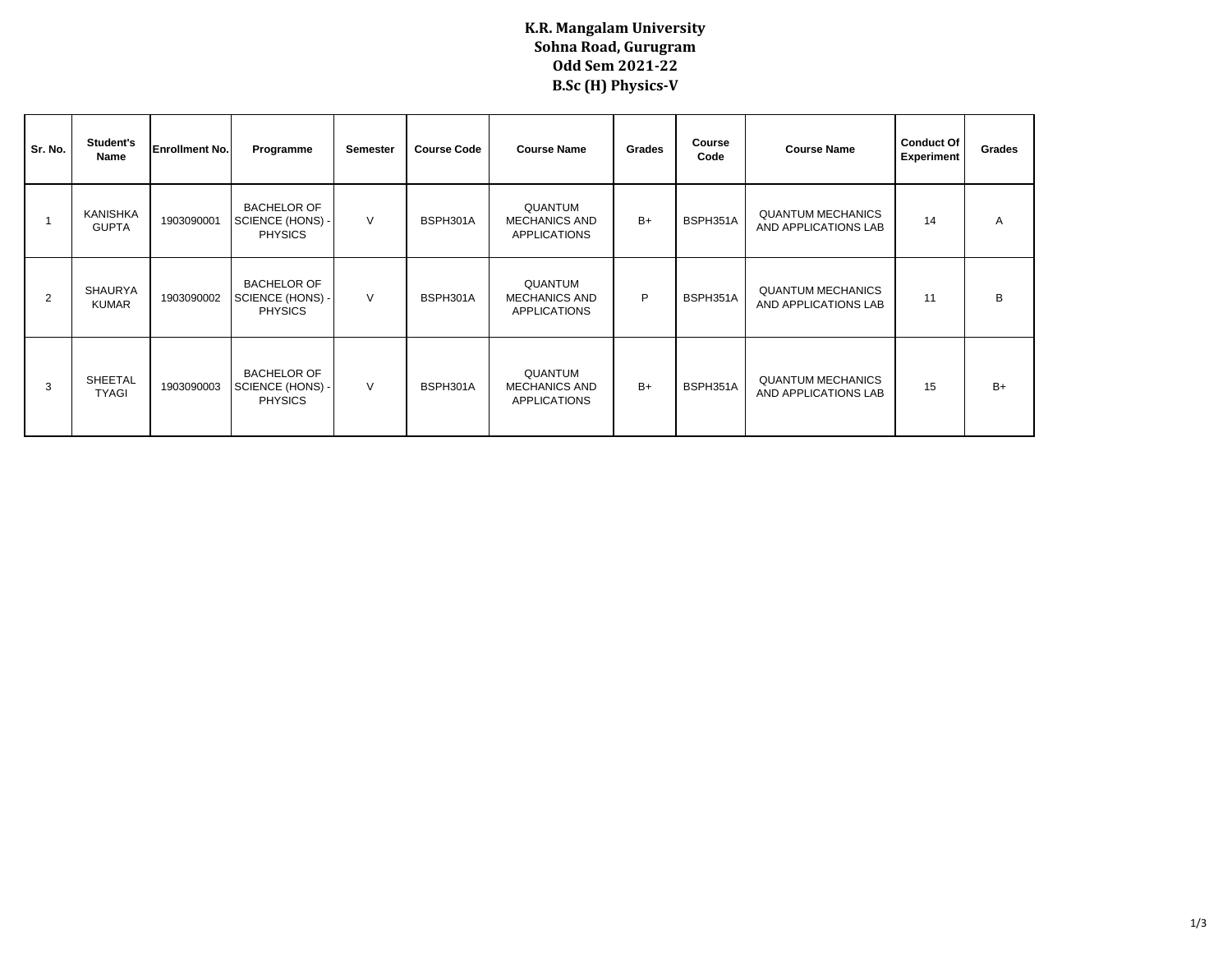## **K.R. Mangalam University Sohna Road, Gurugram Odd Sem 2021-22 B.Sc (H) Physics-V**

| Sr. No. | Student's<br>Name              | <b>Enrollment No.</b> | Programme                                                | <b>Semester</b> | Course<br>Code | Course<br>Name                                 | Grades         | Course<br>Code | <b>Course Name</b>                       | Grades |
|---------|--------------------------------|-----------------------|----------------------------------------------------------|-----------------|----------------|------------------------------------------------|----------------|----------------|------------------------------------------|--------|
|         | KANISHKA<br><b>GUPTA</b>       | 1903090001            | <b>BACHELOR OF</b><br>SCIENCE (HONS) -<br><b>PHYSICS</b> | V               | BSPH303A       | <b>SOLID</b><br><b>STATE</b><br><b>PHYSICS</b> | $A+$           | BSPH353A       | <b>SOLID STATE</b><br>PHYSICS LAB        | $B+$   |
| 2       | <b>SHAURYA</b><br><b>KUMAR</b> | 1903090002            | <b>BACHELOR OF</b><br>SCIENCE (HONS) -<br><b>PHYSICS</b> | $\vee$          | BSPH303A       | <b>SOLID</b><br><b>STATE</b><br><b>PHYSICS</b> | $\overline{A}$ | BSPH353A       | <b>SOLID STATE</b><br>PHYSICS LAB        | B      |
| 3       | <b>SHEETAL</b><br><b>TYAGI</b> | 1903090003            | <b>BACHELOR OF</b><br>SCIENCE (HONS) -<br><b>PHYSICS</b> | V               | BSPH303A       | <b>SOLID</b><br><b>STATE</b><br><b>PHYSICS</b> | $A+$           | BSPH353A       | <b>SOLID STATE</b><br><b>PHYSICS LAB</b> | A      |